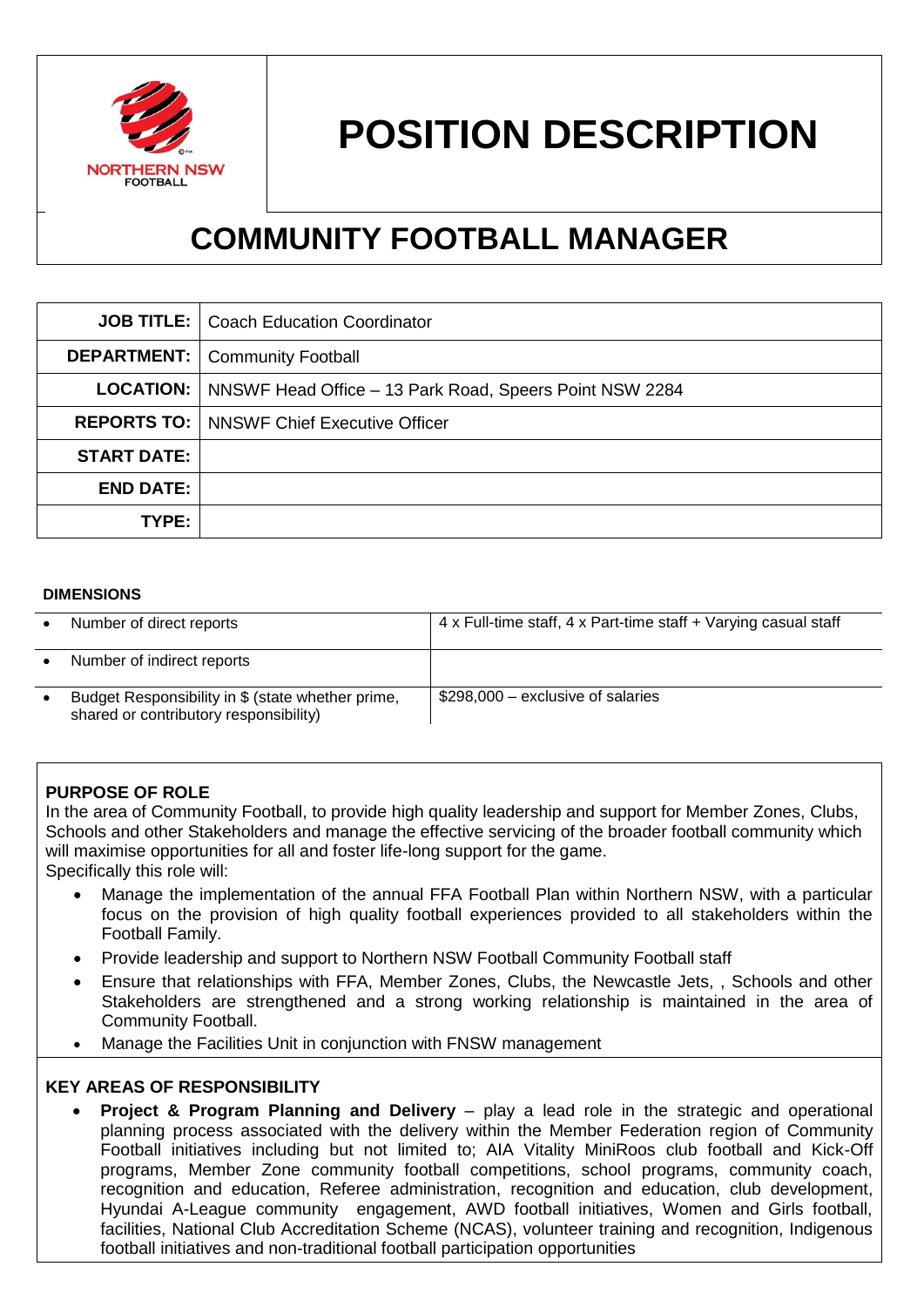- **Communication (internal)**  provide effective and regular communication to all relevant Member Federation staff
- **Communication (external)** –implement effective communication strategies for all stakeholders, in particular FFA, member zones, clubs and schools, such that they are up to date with all relevant programs and services available to them and their members.
- **Leadership**  provide leadership in the area of Community Football to all stakeholders
- **Human Resources**  oversee this area in relation to Community Football staff, directing the Performance Appraisal process, facilitating professional development opportunities and providing advice and support to managers on an ongoing basis
- **Project Management**  in the context of the Member Federation, manage the Community Football components of the annual FFA Football Plan including coordinating the involvement of other parts of the business as well as other stakeholders as required
- **Budgeting**  Develop and manage the overall budget for the Northern NSW Football Community Football department.
- **Reporting**  Provide reports relating to Community Football to the CEO as well as other stakeholders as required.

# **KEY OUTCOMES**

- Implementation of initiatives outlined in the FFA Football Plan
- Increased traditional Winter participation
- Increased non-traditional participation,
- Increased participation by Women and Girls,
- Increased the quality and quantity of registered match Officials,
- Increased the quality and quantity of registered coaches,
- Increased the quality and quantity of registered volunteers,
- Effective communication with and between all stakeholders throughout NNSW,
- Decrease the annual churn rate,
- Increased the sports ability to access funding to improve community football facilities, A highly productive Community Football team who have opportunities for professional development as appropriate

## **KNOWLEDGE, BEHAVIOUR & SKILLS REQUIRED**

- Relevant tertiary qualifications
- Proven skills and experience in the area of sports development, particularly at a state level
- Excellent written and verbal communication skills
- Highly organised with a strong attention to detail
- Strong leadership ability particularly in relation to stakeholder management and staff development
- Project Management experience

## **MAJOR INTERACTIONS**

- NNSWF CEO
- FFA Head of Community Football and Womens Football
- FFA National Participation Manager
- FFA National MiniRoos Manager
- Community Football Staff
- Newcastle United Jets management & staff
- NSW Facilities Unit
- Other Member Federations
- Commercial partners
- State Department of Sport & Recreation
- Football Community state, zone, club, individual

#### **UNIQUE CRITERIA**